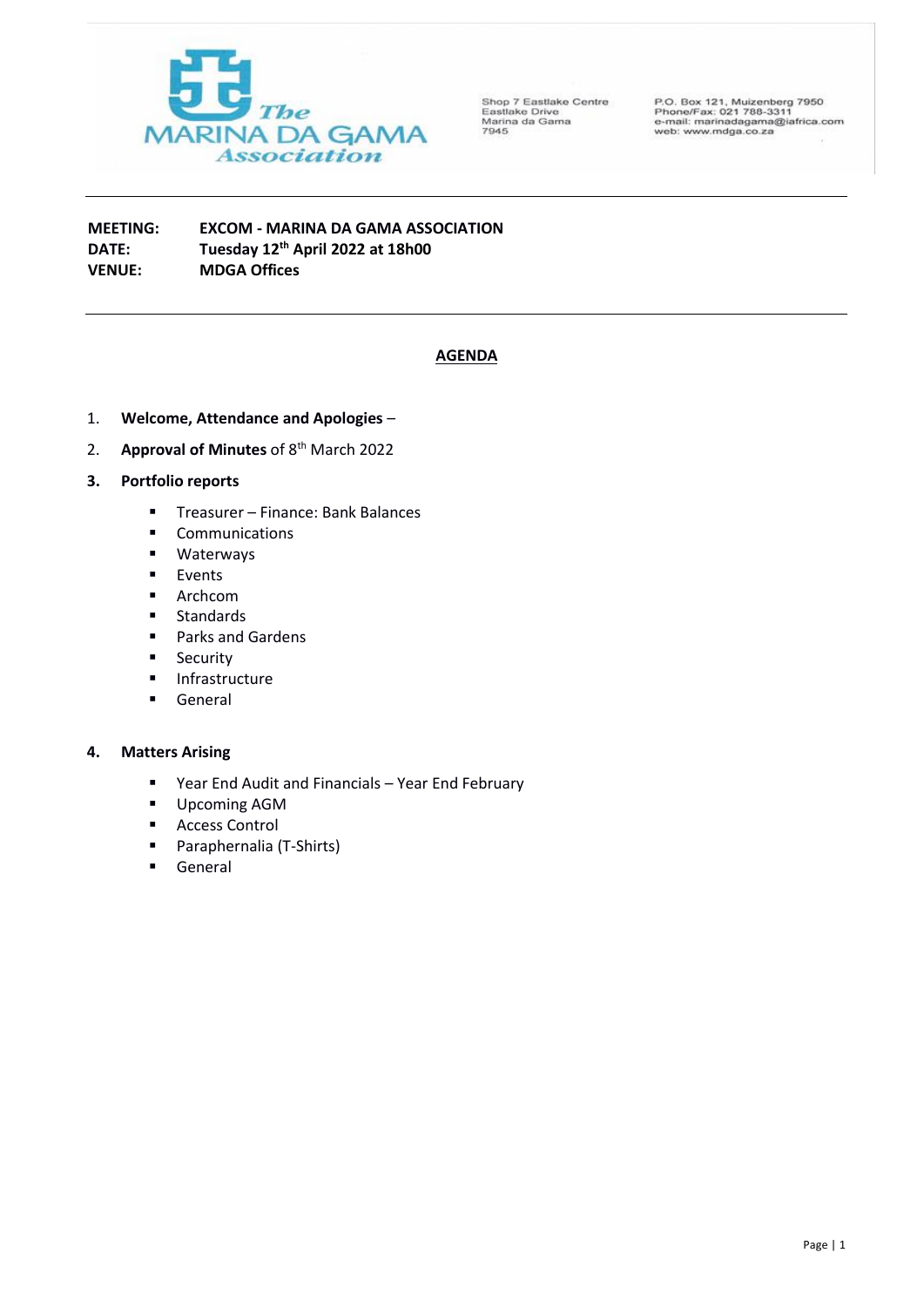## **1. ATTENDANCE**

| <b>EXCOM</b> | Ulf Martz (Vice Chair), Peter Allen (Security); Patrick Makenna (Communications);<br>Dominique Erasmus (Events); Jannik Röttcher (Infrastructure). |
|--------------|----------------------------------------------------------------------------------------------------------------------------------------------------|
| Apologies    | Richard Midgley (Chairman); Graham Barratt (Standards); Paul Higgins (Archcom<br>and Waterways)                                                    |

# **2. APPROVAL OF MINUTES**

| Approval of Previous | $\frac{1}{2}$ 8 <sup>th</sup> March 2022 Minutes approved by EXCOM. |
|----------------------|---------------------------------------------------------------------|
| <b>Minutes</b>       |                                                                     |

# **3. PORTFOLIO REPORTS**

| Finance (Treasurer) | Bank Balances: as of 8 <sup>th</sup> April 2022                                                                                                                                                                                                                                                                                                                                                          |                                                                                                                                                                                                                                                                                                                                                                                                                                                                                                                                                                                                                                                                                                                                                             |
|---------------------|----------------------------------------------------------------------------------------------------------------------------------------------------------------------------------------------------------------------------------------------------------------------------------------------------------------------------------------------------------------------------------------------------------|-------------------------------------------------------------------------------------------------------------------------------------------------------------------------------------------------------------------------------------------------------------------------------------------------------------------------------------------------------------------------------------------------------------------------------------------------------------------------------------------------------------------------------------------------------------------------------------------------------------------------------------------------------------------------------------------------------------------------------------------------------------|
|                     | Cheque A/c                                                                                                                                                                                                                                                                                                                                                                                               | 50,843.64<br>$\mathsf{R}$                                                                                                                                                                                                                                                                                                                                                                                                                                                                                                                                                                                                                                                                                                                                   |
|                     | Archcom A/c                                                                                                                                                                                                                                                                                                                                                                                              | R 309,185.40                                                                                                                                                                                                                                                                                                                                                                                                                                                                                                                                                                                                                                                                                                                                                |
|                     | Money Market A/c                                                                                                                                                                                                                                                                                                                                                                                         | R 829,120.75                                                                                                                                                                                                                                                                                                                                                                                                                                                                                                                                                                                                                                                                                                                                                |
|                     | Total                                                                                                                                                                                                                                                                                                                                                                                                    | R1,189,149.79                                                                                                                                                                                                                                                                                                                                                                                                                                                                                                                                                                                                                                                                                                                                               |
| Communications      | PM obtained approval and will place a print order.                                                                                                                                                                                                                                                                                                                                                       | PM reported that an up-to-date quote to print 100 copies of the new residents'<br>booklet has been received. PM will submit the breakdown later this week and once                                                                                                                                                                                                                                                                                                                                                                                                                                                                                                                                                                                          |
|                     |                                                                                                                                                                                                                                                                                                                                                                                                          | The delay was caused by the death of our designer, Mark Bolton, who sadly passed<br>away after a bad fall at his home followed by an in-hospital infection.                                                                                                                                                                                                                                                                                                                                                                                                                                                                                                                                                                                                 |
|                     | he does not have the time.                                                                                                                                                                                                                                                                                                                                                                               | The MDGA needs to find someone to take over the management of our online<br>advertising. PM does not have the experience or know-how to do the job. Above all,                                                                                                                                                                                                                                                                                                                                                                                                                                                                                                                                                                                              |
|                     |                                                                                                                                                                                                                                                                                                                                                                                                          | Meanwhile, work continues as usual on all our communication channels.                                                                                                                                                                                                                                                                                                                                                                                                                                                                                                                                                                                                                                                                                       |
| Waterways           | <b>Extract from Zandvlei Trust:</b>                                                                                                                                                                                                                                                                                                                                                                      |                                                                                                                                                                                                                                                                                                                                                                                                                                                                                                                                                                                                                                                                                                                                                             |
|                     | Over the past few weeks numerous people in the broader community have been<br>invited to presentations about the future of the City's waterways. Our new mayor<br>Geordin Hill-Lewis has arrived like a flood of fresh water, pledging to put all the<br>Councils resources behind the rehabilitation of our natural waterways. This is<br>something most of us have been willing for most of our lives. |                                                                                                                                                                                                                                                                                                                                                                                                                                                                                                                                                                                                                                                                                                                                                             |
|                     |                                                                                                                                                                                                                                                                                                                                                                                                          | The concrete canalization of most of our rivers by the City's storm-water engineers<br>mid last century; agricultural pollution from as far afield as Malmsbury, but also our<br>local golf courses and wine farms; mass urbanisation and resulting informal<br>settlements that have flooded around green spaces and waterways; misuse and<br>damaging of the sewerage system* and an aging sewerage infrastructure<br>This financial year alone around R5-billion by my reckoning has been budgeted to<br>start the massive project of reclaiming our rivers and wetlands. While most of it is<br>earmarked for upgrading and maintaining the sewerage system, more than R50-<br>million has been allocated to improving the Sand-Langevlei River system. |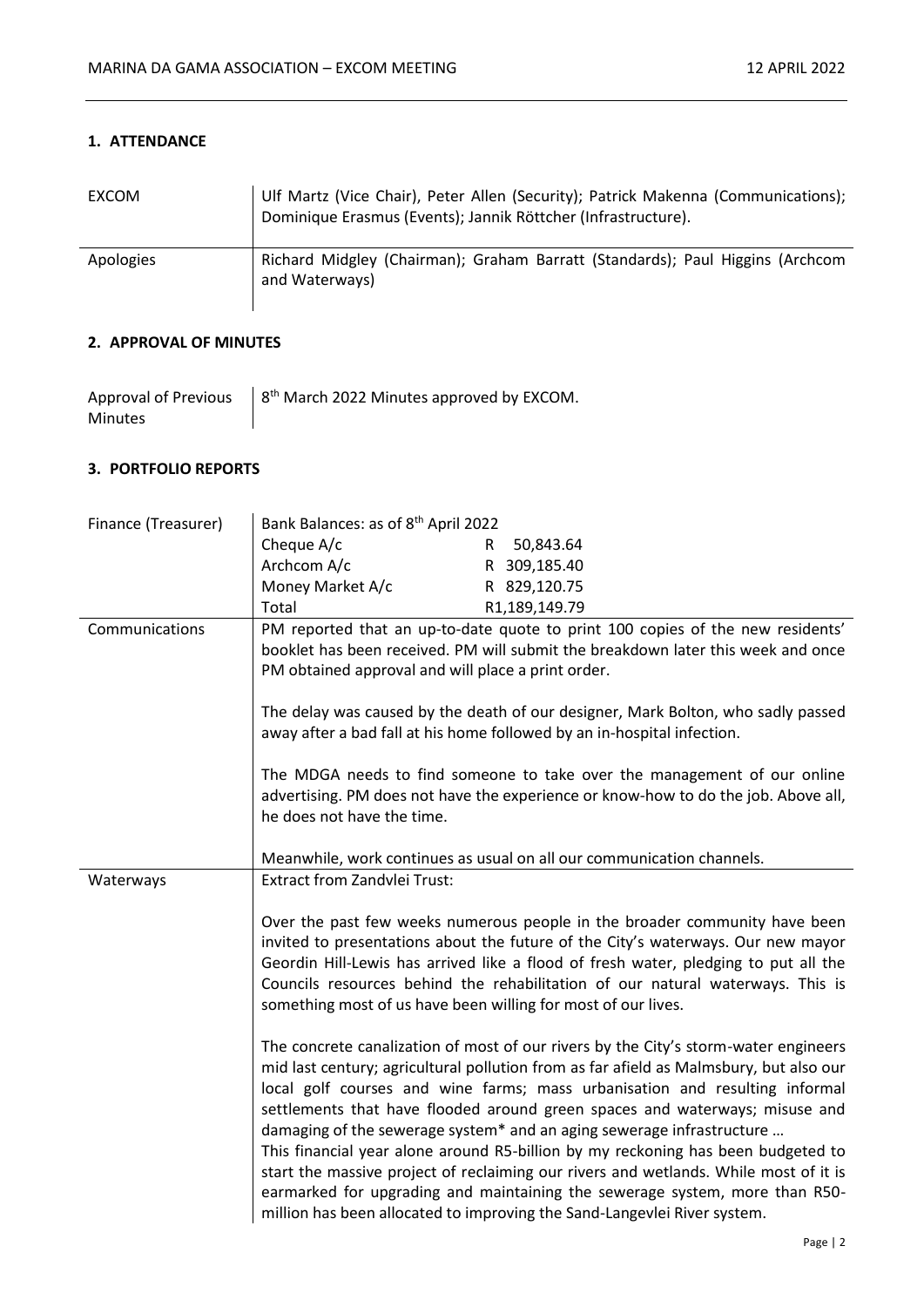|                          | Phase One will be creating wetland "sink" at their confluence, which will help trap<br>and process sewage spills, while also contain other pollution, acting as a natural<br>trap and filter. Phase Two will look at rehabilitating those rivers back to a semi-<br>natural state - as God and/or Mother Nature intended. It's not a quick fix thing and<br>will take decades to see through. Nevertheless, the process has started, and the<br>wheels are already turning.<br>Within the next few months, we have been told, the process of public participation |
|--------------------------|-------------------------------------------------------------------------------------------------------------------------------------------------------------------------------------------------------------------------------------------------------------------------------------------------------------------------------------------------------------------------------------------------------------------------------------------------------------------------------------------------------------------------------------------------------------------|
|                          | and consultation will begin, when we'll have a say about how things could and<br>should be done.<br>(Courtesy Zandvlei Trust)                                                                                                                                                                                                                                                                                                                                                                                                                                     |
|                          | A notice was received from Kyran Wright that a sewage spill was detected on<br>(11.04.2022) to be flowing into Marina da Gama waterways in the Baalen Way<br>channel. While the output flow rate and volume was relatively minor, the spill did<br>persist until the following morning. The spill has subsequently ceased and the<br>blockage rectified, however there is a risk to recreational users of the Marina da<br>Gama waterways in the direct vicinity. Please would users exercise caution when<br>utilising the northern canals in the Marina.        |
|                          | Water quality sampling shall be conducted to ascertain the extent of the spill and<br>will update ZPAAC accordingly. We apologise for any inconvenience caused. Please<br>see the aerial footage below, indicating the site of the spill and area to be avoided.                                                                                                                                                                                                                                                                                                  |
|                          | (Courtesy Kyran Wright; COCT Zandvlei Nature Reserve Manager)                                                                                                                                                                                                                                                                                                                                                                                                                                                                                                     |
|                          | EXCOM members requested a follow up on the Status of the New Kingfisher.                                                                                                                                                                                                                                                                                                                                                                                                                                                                                          |
| Events                   | DE attended the Water Awareness Day. Upcoming events will be communicated.<br>Planned events starting on 5 <sup>th</sup> May 2022 include Art evenings to be hosted at the<br>Eastlake Centre.                                                                                                                                                                                                                                                                                                                                                                    |
| Archcom                  | Archcom meeting was held on 7 <sup>th</sup> April 2021 attended by Gordon Hart and Paul<br>Higgins.                                                                                                                                                                                                                                                                                                                                                                                                                                                               |
|                          | Two resubmissions of plans were dealt with, one approved and the other needs<br>some verifications before acceptance. A site visit to the approved submission was<br>done to verify that the plan correctly depicts what has been constructed.                                                                                                                                                                                                                                                                                                                    |
|                          | One "no objection to departure" of a previously approved plan was dealt with.                                                                                                                                                                                                                                                                                                                                                                                                                                                                                     |
| <b>Standards</b>         | Edits<br>$-$ NIL                                                                                                                                                                                                                                                                                                                                                                                                                                                                                                                                                  |
|                          | Resolved - Total 1 No                                                                                                                                                                                                                                                                                                                                                                                                                                                                                                                                             |
|                          | Additions - Total 9 No                                                                                                                                                                                                                                                                                                                                                                                                                                                                                                                                            |
|                          | Detail reports submitted.                                                                                                                                                                                                                                                                                                                                                                                                                                                                                                                                         |
| <b>Parks and Gardens</b> | MDGA Gardeners met on Meeting 5 <sup>th</sup> April 2022.                                                                                                                                                                                                                                                                                                                                                                                                                                                                                                         |
|                          | Present: Richard Midgley (MDGA), Ulf Martz (MDGA), Andie Pycroft (Cannon Island<br>and Eastlake), Silvia Stringer (Park Island), Koemi Rowe (Uitsig), Staffa (Gardening                                                                                                                                                                                                                                                                                                                                                                                           |
|                          | Service).                                                                                                                                                                                                                                                                                                                                                                                                                                                                                                                                                         |
|                          | Budgets - An annual amount of R10,000 had been allocated to be divided into the<br>three (3) Islands.                                                                                                                                                                                                                                                                                                                                                                                                                                                             |
|                          | Mulch – Richard to contact JP for delivery but only in June – must avoid Palm<br>Cuttings.                                                                                                                                                                                                                                                                                                                                                                                                                                                                        |
|                          | Compost - Richard will advise ALL once he has had a chat with Peter the Mushroom<br>Compost Guy - and ladies will contact him for deliveries to each island, scheduled<br>for Mon 11 <sup>th</sup> April 2022.                                                                                                                                                                                                                                                                                                                                                    |
|                          | Conflict of interest - Silvia and Scott's wholesaler - absolutely no problem - Scott                                                                                                                                                                                                                                                                                                                                                                                                                                                                              |